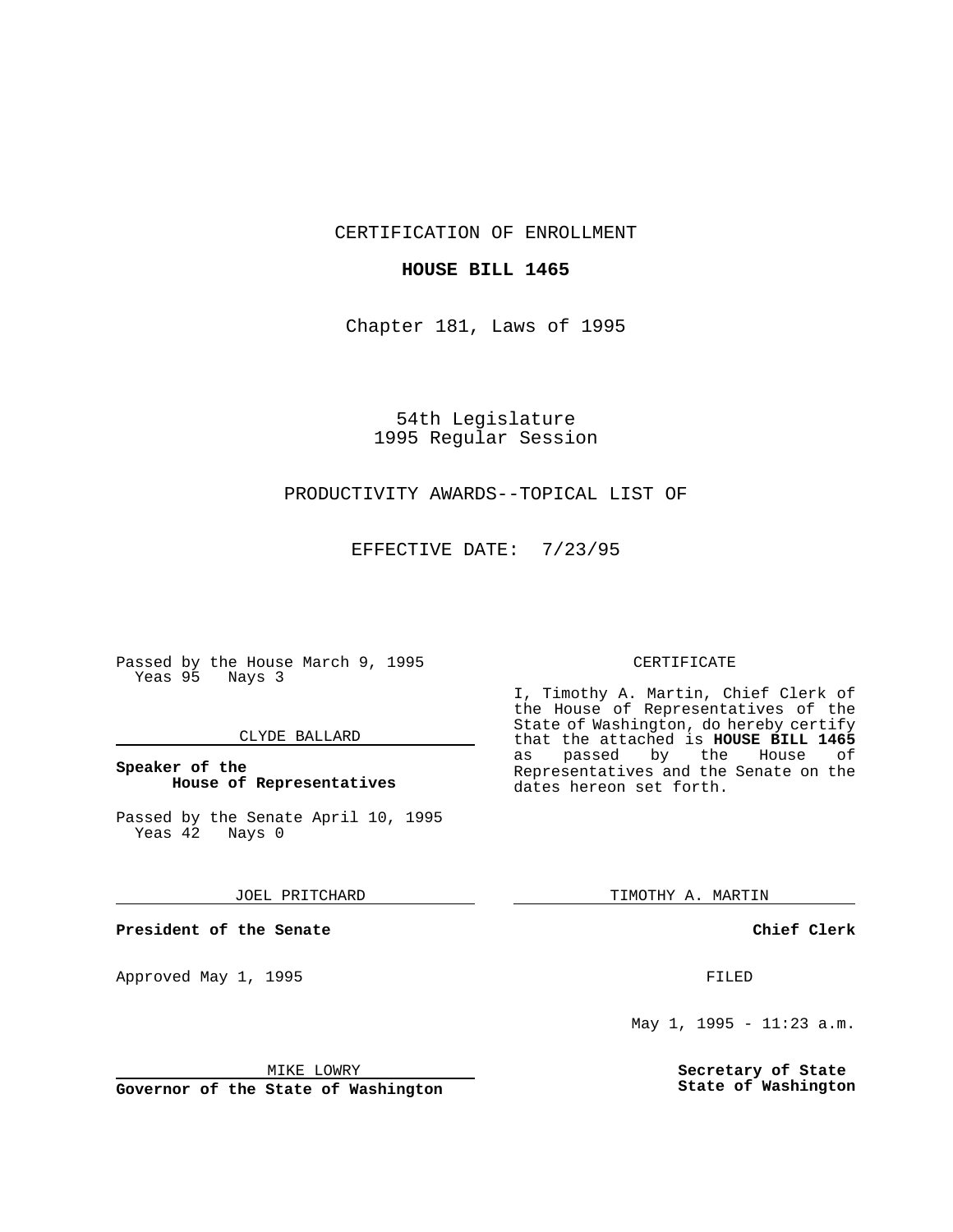# **HOUSE BILL 1465** \_\_\_\_\_\_\_\_\_\_\_\_\_\_\_\_\_\_\_\_\_\_\_\_\_\_\_\_\_\_\_\_\_\_\_\_\_\_\_\_\_\_\_\_\_\_\_

\_\_\_\_\_\_\_\_\_\_\_\_\_\_\_\_\_\_\_\_\_\_\_\_\_\_\_\_\_\_\_\_\_\_\_\_\_\_\_\_\_\_\_\_\_\_\_

Passed Legislature - 1995 Regular Session

**State of Washington 54th Legislature 1995 Regular Session By** Representatives Silver and Sommers; by request of Secretary of State Read first time 01/26/95. Referred to Committee on Appropriations.

AN ACT Relating to public employment; and amending RCW 41.60.020.

BE IT ENACTED BY THE LEGISLATURE OF THE STATE OF WASHINGTON:

 **Sec. 1.** RCW 41.60.020 and 1993 c 467 s 3 are each amended to read as follows:

 (1) The board shall formulate, establish, and maintain an employee suggestion program to encourage and reward meritorious suggestions by state employees that will promote efficiency and economy in the performance of any function of state government: PROVIDED, That the program shall include provisions for the processing of suggestions having multi-agency impact and post-implementation auditing of suggestions for fiscal accountability.

12 (2) The board shall prepare( $(\frac{1}{10})$  at least annually,)) a topical list of all the productivity awards granted and disseminate this information to all the state government agencies that may be able to adapt them to their procedures.

 (3) The board shall adopt rules and regulations necessary or appropriate for the proper administration and for the accomplishment of the purposes of this chapter.